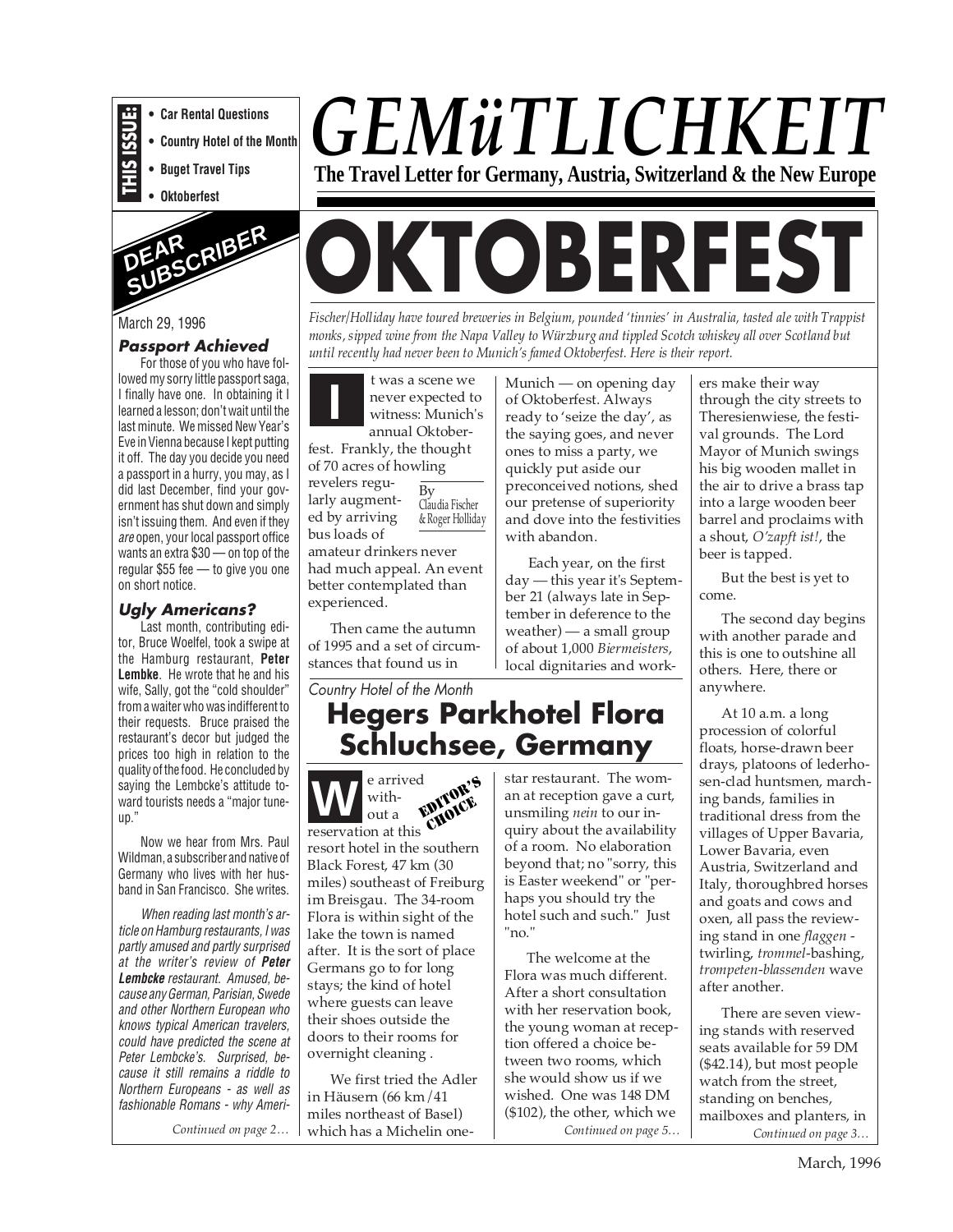#### *DEAR SUBSCRIBER Continued from page 1*

cans, traveling in Europe, have not caught on with dress code, local customs, distinction between tourist spots and non-tourist spots, as well as overall etiquette. The writer was taken aback by the waiter's attitude and indifference towards his wishes and his mere existence as a customer at all, it seems.

First of all, elegant Peter Lembcke is not a typical tourist spot and, thus, does require - if only in unwritten terms because of today's "political correctness" rules - that customers do wear elegant clothes and no typical American tourist attire; in other words, no windbreakers, no hiking shoes, no open-neck shirts for men, and certainly no rucksacks!

Secondly, the customers should have common sense and notice at entering a restaurant whether he or she 'fits in' given the atmosphere of the place. Americans, for some unknown reason, seem to be oblivious to this and, thus, ask for it when treated shabbily.

The writer's attitude: Peter Lembcke "needs a major tune-up" in its attitude towards tourists is therefore totally unwarranted and unfortunately, typical for the majority of Americans traveling abroad. The way it should be is quite the opposite, i.e., the attitude of the writer "needs a major tuneup" towards customs in other lands! After all: When in Rome...!

(Mrs. Wildman goes on in her letter to offer her services as a certified German language instructor to San Francisco Bay Area readers. She can be reached at 415-921-3489).

Mrs. Wildman also phoned me at Gemütlichkeit and enlarged upon the theme of her letter, saying that most northern Germans are "cool" to Americans and the treatment the Woelfels received at Peter Lembcke would be the same at other "elegant" restaurants in the north of Germany.

The letter is a little disturbing. It implies Americans are blundering, under-dressed, insensitive boobs incurring the haughty disdain of sophisticated Europeans. But what do you think? What have your experiences been — particularly in northern Germany? Please let me know by letter or fax.

In the meantime we ought to tie up a couple of loose ends regarding Bruce Woelfel and the restaurant, Peter Lembke.

First, of all Bruce wasn't dressed in hiking shoes or carrying a rucksack. He was wearing a sportcoat, no tie. Sally was appropriately dressed. Bruce and Sally Woelfel are hardly rubes; both have doctoral degrees and are retired college professors.

Now, how about the "elegant" Peter Lembke? It gets no stars from Michelin for its cuisine but does rate two crossed forks and spoons, denoting "comfortable," below the three higher categories; "Luxury in the traditional style," "Top class comfort" and "Very comfortable."

The English version of Europe's respected Gault Millau guide for Germany has this to say about Peter Lembke:

The cuisine of this restaurant plods along old, well-worn paths without looking either to the right or left. Time-tested products prepared without motivation result in pure boredom. For excitement, we suggest the chef take a look at the prices of his competition. Who's paying 71 DM (\$49) for turbot or a 110 DM (\$76) for 56 grams of caviar anymore? And that's not all—the side dishes all cost extra! There isn't a more expensive restaurant in Germany. But we'd gladly pay the extra five marks for those memorable fried potatoes again!

#### **Swiss Rental Resource**

Lately, Gemütlichkeit has placed more emphasis on apartment, condo and house rental as a way of beating the high cost of hotels, particularly in Switzerland, where the strength of the franc makes prices very high for North Americans. Re-

 $\mathbb{R}$ 

cently I came across a great resource for anyone considering such accommodations in the Frenchspeaking regions of Switzerland.

The booklet Vacances a la Campagne (Country Holidays) is just what you need. Covering most of southwest Switzerland, including the Vaud, the Jura, Neuchâtel and parts of Fribourg and the Valais, the 52-page book gives details and an exterior photo of more than 150 furnished rentals. The per week prices range from 100 Sfr. (\$87) for a "simple mountain pasture chalet" with five rooms including kitchen and WC in Buttes (southwestern corner of Neuchâtel), to 850 Sfr (\$740) for a villa with six beds in Les Charbonnieres on the west shore of Lake Neuchâtel.

Want to spend a week in the Lake Geneva area but are discouraged by hotel prices that start at about 160 Sfr. (\$139) per night for a simple two or three-star hotel in Geneva, Lausanne or Montreux? How about a three-room apartment for 560 Sfr. (\$479) per week in the town of Puidoux, in the hills above the lake between Montreux and Vevey? Or, in Echichens, just outside Morges, a cottage for 450 Sfr. (\$385) per week.

Prices listed are net and include such charges as water, gas, electricity, heating and taxes. A 30% deposit confirms reservations and bedding is included in the price. Rentals are to be cleaned by departing renters or there is a cleaning charge of 60 Sfr. (\$51).

To book, simply phone or write the property owner listed under your chosen rental unit.

If the Switzerland Tourism offices in New York, Chicago or Los Angeles don't have Vacances a la Campagne contact Fédération du Tourisme Rural de Suisse Romande, p.a. Office du Tourisme, CH-1530 Payerne, Switzerland, phone 037/616161, fax 037/617126.

#### **I'm Outa Here**

I'm taking my shiny new passport with the lousy photo and heading for the mountains of Austria. See you next month. — RHBM

**Hotel Rating Criteria**

| <b>Editor &amp; Publisher:</b>   | Robert H. Bestor, Jr.             |
|----------------------------------|-----------------------------------|
| <b>Associate Editors:</b>        | Elizabeth Schiller, Bruce Woelfel |
| <b>Contributing Editors:</b>     | C. Fischer, R. Holliday           |
| <b>Design &amp; Composition:</b> | Paul T. Merschdorf                |
| <b>Consulting Editor:</b>        | Thomas P. Bestor                  |

Paul T. Merschdorf **Consulting Editor:** Thomas P. Bestor<br> **Subscription Dept:** Andy Bestor. K. Steffans Andy Bestor, K. Steffans

**Gemütlichkeit** (ISSN 10431756) is published monthly by UpCountry Publishing, 2892 Chronicle Avenue, Hayward, CA 94542. TOLL FREE: 1-800/521- 6722 or 510/538-0628. FAX: 510/582-8296. Subscriptions are \$67 per year for 12 issues. While every effort is made to provide correct information in this publication, the publishers can make no guarantees regarding accuracy. Second-class postage paid in Hayward, CA.

*GEMüTLICHKEIT* **The Travel Letter for Germany, Austria, Switzerland & the New Europe**

**POSTMASTER: SEND ADDRESS CHANGES TO:** Gemütlichkeit, 2892 Chronicle Ave., Hayward, CA 94542

#### **HOTEL RESTAURANT RATING KEY**

| Unacceptable                                                                                                                                                                           | 3<br>$\blacksquare$ | People/Service                                              | 30%               |
|----------------------------------------------------------------------------------------------------------------------------------------------------------------------------------------|---------------------|-------------------------------------------------------------|-------------------|
| Adequate                                                                                                                                                                               | 7<br>4 -            | Location/Setting                                            | 15%               |
| Average                                                                                                                                                                                | 8 - 11              | Guestrooms                                                  | 30%               |
| Above Average                                                                                                                                                                          | $12 - 15$           | Public rooms                                                | 5%                |
| Excellent                                                                                                                                                                              | 16 - 20             | Facilities/Restaurant                                       | 20%               |
| <b>Special Designations</b><br><b>G</b> By virtue of location, decor,<br>special charm, warmth of<br>management, or combina-<br>tion thereof, an especially<br>pleasant establishment. |                     | <b>Restaurant Criteria</b><br>Food<br>Service<br>Atmosphere | 65%<br>20%<br>15% |

**\$** Offers significant value.

**Rating Category Scale**

**Vol. 10, No. 3 March, 1996**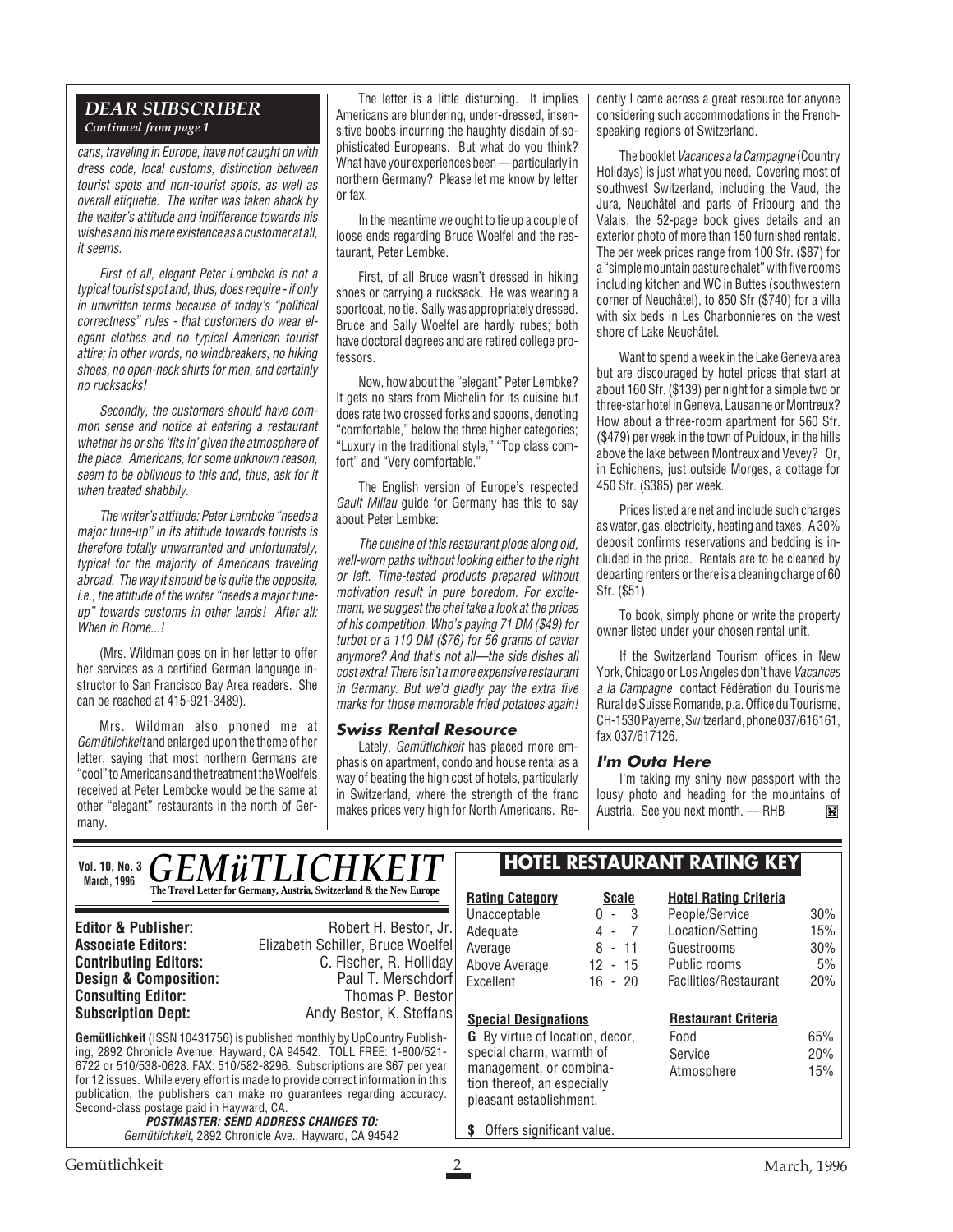#### *OKTOBERFEST Continued from page 1*

crowds two to three deep all along the route. Appropriately costumed volunteers pass out wreaths of hops to the spectators and an overall feeling of good-natured jollity prevails.

An estimated 10,000 people take part in the four-mile long procession as it makes its way from Maximillianstrasse through the streets of the city center and on to the festival grounds. At Theresienwiese, an astonishing sight awaits the first time visitor: wide midways lined with about a dozen giant beer tents, 70-plus hair-raising carnival rides, a giant eight-loop roller coaster and the biggest ferris wheel we've ever seen, all intermingled with 700-odd food stalls, sideshows and games of skill.

The scene pulsates with humanity, the composition of which varies according to the time of day. During the daylight hours a family mood prevails, in the evening, when the serious drinking begins, it's strictly adults only.

The beer 'tents' are operated exclusively by Munich's six remaining breweries: Löwenbrau, Paulaner, Hacker-Pschorr, Späten, Hofbraü and Augustiner. The seating capacity of these temporary wood and canvas beer halls varies from 2,300 to 8,900, the smallest being only the size of one American football field; the others' sizes defy credibility. Each takes an average of six weeks and 1.2 million Deutsche marks (\$827,562) to construct...and presumably destruct.

The individual tents are decorated in their own style but garlands and wreaths of dried hops along with lots of blue and white Bavarian flags always seem to figure prominently in the plan. Long wooden tables are arranged in rows around a raised stand in the center where the oompah brass band leads the assembled thousands in rousing drinking songs, glass clinking toasts and general sing-alongs. Still, in spite of the huge amounts of alcohol consumed the atmosphere is one of high-spirited fun and anyone dangerously inebriated is quickly dealt with by the well-organized security force.

Ask a Münchener what he or she thinks of the Oktoberfest and the response is usually cynical; a big fuss, just for tourists, etc. But wait a bit and they'll go on to confess to an annual visit, properly attired in lederhosen and dirndl.

But there are indeed many tourists among the merry-makers, making the Fest at times look like a beery United Nations, with youthful Australians dressed in matching t-shirts with slogans like 'Down Under Drinkers' leading the most raucous list.

In spite of the crowds, however, with a little patience it's always possible to find a seat, just squeeze into a tight corner and get a conversation started in any combination of hand waving and phrase-book language that's necessary. Before you know it, every time the band launches into *Ein prosit, ein prosit, Der Gemütlichkeit* you'll be hoisting your mug like a veteran.

 The party actually began almost 186 years ago in October, 1810, when a certain noncommissioned officer in the Bavarian National Guard came up with the idea of a horse race to celebrate the marriage of Crown Prince Ludwig (eventually King Ludwig I, not the mad one) and Princess Therese von Sachsen-Hildburghausen. The prince's father, Maximillian I, who had recently been elevated from prince to king by Napoleon, seized on the plan as a way to rev up enthusiasm for the new-found nationalism then sweeping the country. The event was held on a nearby meadow later named Theresienwiese — or simply *die Wies'n* — where it still takes place today.

The horse race and the ensuing celebratory excitement was such a success the event has been repeated annually ever since with only an occasional time-out for war, pestilence and/or inflation — the cost of a mug went up to 21,000,000 DM's in the 1920s!

(Sadly, the marriage was not a success, in spite of its auspicious beginning. Ludwig had a roving eye and after a couple of decades of philandering finally ran off with an Irish dancer.)

Much to our surprise, we thoroughly enjoyed the entire scene...and the festbeers...and it's not beyond the realm of possibility that come the 21st of September, 1996, we might again be on *die Wies'n*. *Prosit*!

#### **Food and Drink**

Munich and beer are practically synonymous. Fertile farm land for the growing of barley and hops, pure Alpine water and icy caves for storage made the region perfect for the brewing of beer from the beginning.

The monks who founded Munich — or Mönch, as it was then — in the 1100s were very fond of their beer. Solid food was forbidden during periods of fast but not beer.

As a matter of fact, there were all sorts of religious restrictions for the monks to endure. One prohibited the production of beer between April and September. So in March, just before the deadline, the brothers brewed large quantities of a dark, heavily malted drink for consumption in October, sowing the seeds for the Oktoberfest several centuries later.

In Germany, where 40% of the world's breweries are located, the production of all beer is still controlled by *Reinheitsgebot*, the German Pure Beer Law of 1516, which limits the ingredients to yeast, hops, malted barley and water. Period. No chemicals, no preservatives, no added sugars or flavorings, no substitute grains. And no pasteurization. Little wonder the results are so tasty.

German beer has a reputation of being exceptionally potent, sort of a European version of white lightning, but that fame is largely undeserved. Ninety percent of the beers produced in Germany are only 4.5-5% alcohol by volume, more or less what we're used to in the U.S. The danger lies in the quantity not the content!

Most breweries serve only two styles of beer during the Oktoberfest. The traditional *Wies'n Märzen* is a dark, malty beer, while the currently more popular light-colored *Helles* is a sparkling, golden amber lager with a thick two-inch head.

*Continued on page 4…*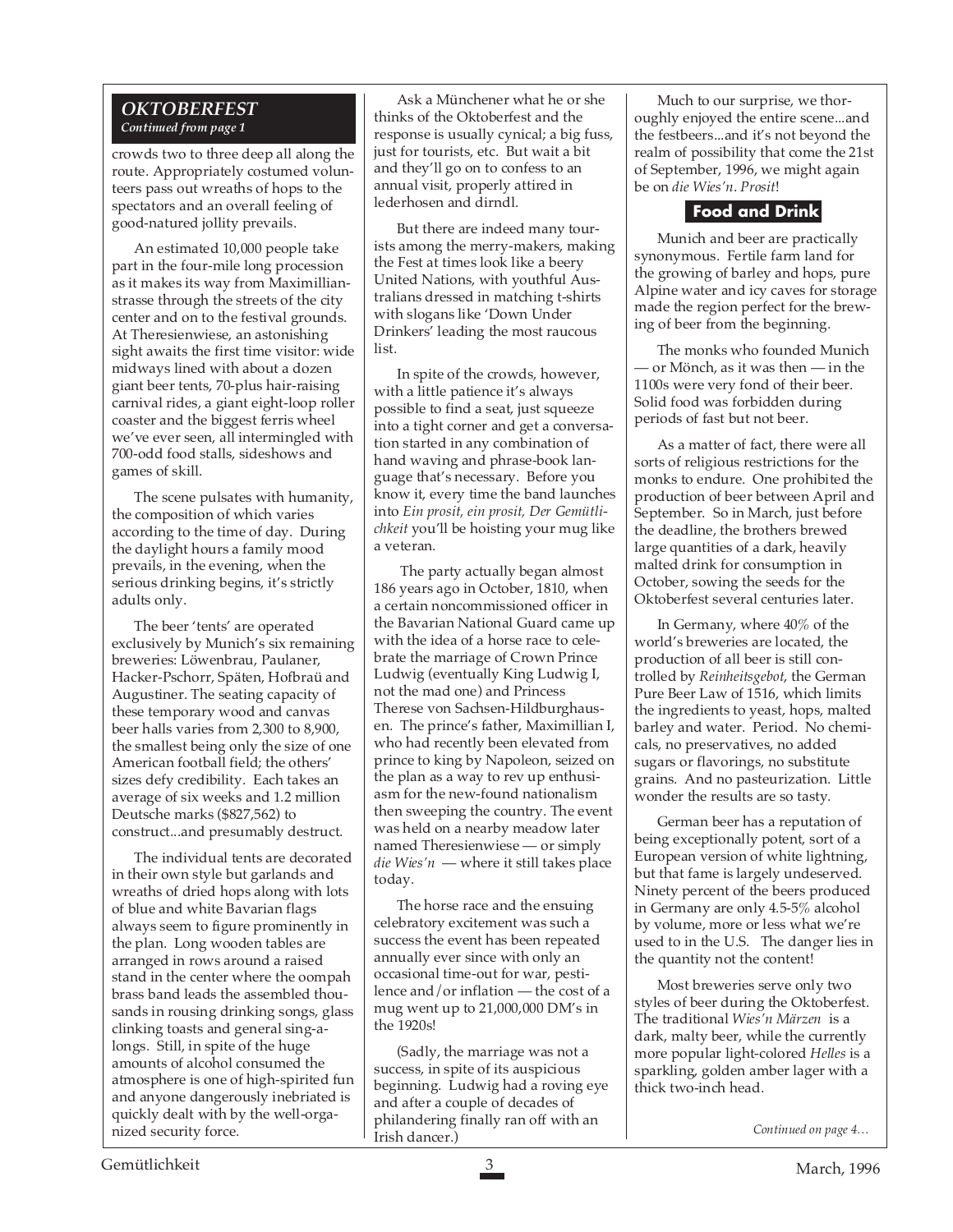#### *OKTOBERFEST Continued from page 3*

The beer comes in a heavy, glass one-liter (approximately one quart) mug called a *Maß Krug* that's distributed by dirndl-dressed waitresses who can carry up to twelve at one time, six in each hand! The trick apparently has to do with elbows digging into waistlines but you'll have enough trouble just picking up one. The correct way to hold a *Maß* is to slide your hand through the handle and grip the glass itself...not the handle.

A liter in 1995 cost 10.40 DM (\$7.42) and that's essentially one-sizefits-all, there are no smaller glasses. Some tents also offer alcohol-free beer at the same price.

The hard-working, good-natured waitresses are also purveyors of food. For nibblers there are the famous *Radi* (red or white radishes) and *Brez'n,* big, soft pretzels. Corn on the cob is sold by strolling concessionaires who also happily peddle t-shirts, hats and schmaltzy memorabilia of every kind.

Larger appetites can be sated with plates of grilled sausage and sauerkraut or roast chicken with potato salad. Traditional favorites include *Wies'n-Hendl am Spieß gebraten*, half a rotisserie chicken for 14.50 DM (\$10) and *Nürnberger Würst vom Rost mit Kraut*, little grilled sausages simmered with bay leaf, caraway seed and black peppercorns with sauerkraut on the side for 10 DM (\$6.90).

*Für den großen Hunger* — for the even bigger hunger — full meals of roast turkey, pork and duck are available for 21 to 32 DM (\$14.50-\$22).

Outside on the midway, there's even more food to tempt Fest goers. Mackerel grilled over charcoal, sausage in endless guises, herring on onion rolls, meatballs, more pretzels and *Lebkuchen,* the traditional Oktoberfest giant gingerbread hearts bearing tender sayings like 'Be mine forever' or 'True Love.' Best of all, though, is the delicious aroma of almonds roasting. Buy a bag to munch on the way home.

At the first Oktoberfest in 1810 the populace only managed to down 14,000 liters of beer, in 1995 some 840,000 liters disappeared on the first weekend alone, a new record. And by festival's end the number of whole oxen, chickens, pigs and ducks consumed are enough to make a vegetarian out of anyone!

#### **Tips and Advice**

• **Future Oktoberfest dates**

September 21-October 6, 1996

September 20-October 5, 1997

• **Reserve a hotel room well in advance**. Hotels in Munich are often booked a year ahead of time.

• **Use public transportation.** Don't even consider driving; there's no parking anywhere in the vicinity of the Oktoberfest and it's risky to drive after even a single beer.

The city's public transportation system is excellent: safe, reliable, clean and cheap. A single ticket costs just 3.30 DM (\$2.28) but a mere 12 DM (\$8.28) buys a *Partner Tageskarte* which allows two adults, three kids and a dog (really!) unlimited use of the system for 24 hours. Single travelers can buy a *Streifen*, a strip of 10 tickets, for 13 DM (\$9).

To reach the Fest by subway, take the U-Bahn: Lines U3 and U6 to Goetheplatz or Poccistrasse or U4 and U5 to Messegelände or Theresienwiese. It's also possible to go by S-Bahn, tram, bus, taxi or even by foot.

• **Festival hours**. The Fest opens at 10:00 a.m. Monday-Saturday and at 9:00 a.m. on Sundays. Some tents close as early as 10:45 p.m., others stay open until 12:30 a.m. For a relatively calm look at the action, go at lunchtime. To sample the total experience, arrive on the grounds late in the afternoon and stake out a seat for the evening. You can stay as long as you want.

• **Don't try to steal the mugs**. Security is heavy and so are the fines!

• **The 1996 Oktoberfest brochure** provides specifics about dates, times, tickets to special events and the like. It will be available in July from the German National Tourist Office in

New York 212-661-7200 or in Los Angeles 310-575-9799.

• **Recommended reading**. *The Beer Drinker's Guide to Munich* by Larry Hawthorne, Freizeit Publishers. An interesting book that not only includes useful information about the Oktoberfest but also about 40 of Munich's best beer gardens, beer halls and beer pubs.

#### **Recommended Hotels**

(Listed in order of preference)

Expensive **Hotel Excelsior**, Schuetzenstr. 11, Munich 2, phone 089/55 13 70, fax 089/55 13 71 21. **Rating:** EXCELLENT 17/20

**Hotel Prinzregent**, Ismanninger Str. 42 - 44, Munich 80, phone 089/4 16 05-0, fax 089/41 60 54 66. **Rating:** EXCELLENT 17/20

**Vier Jahreszeiten Kempinski**, Maximilianstrasse 17, Munich 22, phone 089/23 03 90, fax 089/23 03 96 93. **Rating: EXCELLENT 16/20** 

**Bayerischer Hof u. Palais Montgelas**, Promenadeplatz 2-6, Munich 2, phone 089/2 12 00, fax 089/2 12 09 06.

**Rating:** EXCELLENT 16/20

**Hotel Palace**, Trogerstr. 21, Munich 80, phone 089/4 70 50 91, fax 089/4 70 50 90.

**Rating: EXCELLENT 16/20** 

Moderate to Expensive **Platzl Hotel**, Sparkassenstr. 10, Munich 21, phone 089/ 37 03-0, fax 089/23 70 3800. ABOVE AVERAGE 15/20

**Hotel Exquisit**, Pettenkoferstrasse 3, D-8000, Munich 2, telephone 089/ 5519900, fax 089/55199499. **Rating: ABOVE AVERAGE 15/20** 

**Hotel Domus**, St.-Anna-Strasse 31, D-8000 Munich 22, phone 089/ 221704, fax 089/2285359. **Rating: ABOVE AVERAGE 14/20** 

**Preysing**, Preysingstr. 1, Munich 80, phone 089/48 10 11, fax 089/4 47 09 98.

**Rating: ABOVE AVERAGE 14/20** 

**Splendid**, garni, Maximilianstr. 54, Munich 22, phone 089/29 66 06, fax 089/2 91 31 76. **Rating: ABOVE AVERAGE 14/20**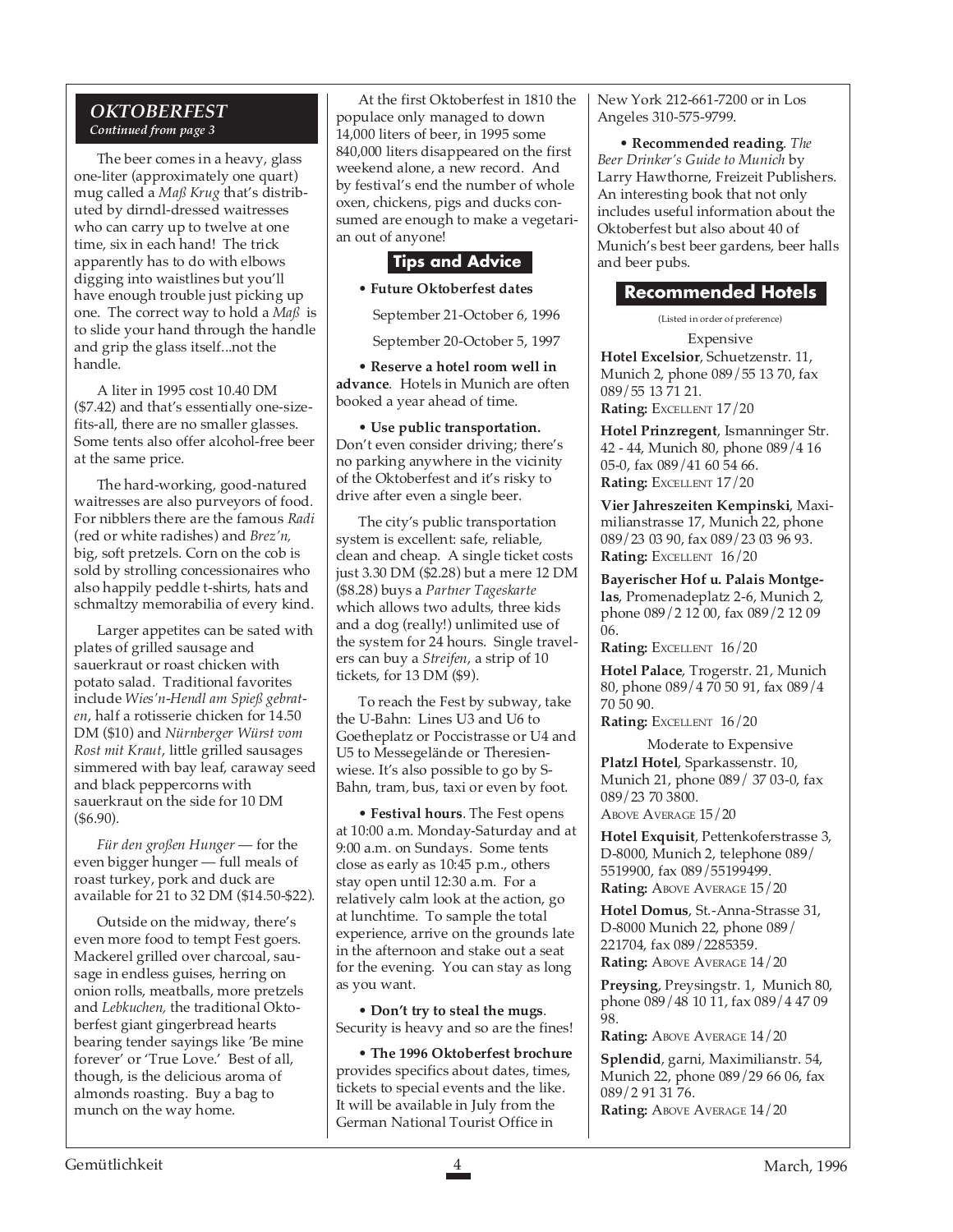#### Moderate

**Olympic Hotel**, Hans-Sachs-Strasse 4, D-8000 Munich 5, telephone 089/ 231890, fax 089/2318 9199. **Rating: ABOVE AVERAGE 14/20** 

**Hotel Adria**, Liebigstrasse 8a, D-8000 Munich 22, phone 089/29308183, fax 089/227015.

**Rating:** ABOVE AVERAGE 13/20 **\$**

**Hotel Kraft,** Schillerstrasse 49, D-8000 Munich 2, phone 089/59482324, fax 089/5232856.

**Rating:** ABOVE AVERAGE 13/20 **\$**

**Hotel an der Opera**, Falkenturmstr. 10, Munich 2, phone 089/2 90 02 70 fax 089/29 00 27 29.

**Rating: ABOVE AVERAGE 13/20** 

**Hotel Müller**, Fliegenstrasse 4, D-8000 Munich 2, telephone 089/ 266063, fax 089/268624. **Rating:** AVERAGE 11/20

**Hotel Uhland**, Uhlandstrasse 1, D-8000 Munich 2, phone 089/539277, fax 089/531114.

**Rating:** AVERAGE 11/20 **\$**

**Hotel Bavaria**, Gollierstr. 9, D-8000 Munich 2, phone 089/501078, fax 089/5026856.

**Rating:** AVERAGE 10/20

**Hotel St. Paul**, St.-Paul-Strasse 7, D-8000 Munich 2, phone 089/530104, fax 089/534652.

**Rating:** AVERAGE 10/20

**Hotel Ariston**, garni, Unsoeldstr. 10, Munich 22, phone 089/22 26 91, fax 089/2913595.

**Rating:** AVERAGE 10/20

**Adler**, Kohlstrasse 9, D-8000 Munich 2, phone 089/22399192, fax 089/ 2289437. **Rating:** ADEQUATE 7/20 **\$** M

*PARK HOTEL FLORA Continued from page 1*

selected, was 167 DM (\$116). It had a balcony with a view of the lake and a small separate sitting area, with two overstuffed chairs and a wooden table. Between the entry hall (which contains the closet and the door to the bathroom) and the bedroom is a wood framed archway. The bathroom is a little cramped — the stall shower will be difficult for large people — and is furnished with only the bare essentials. No facial tissues are provided and we wished for more and thicker towels.

The room itself has attractive, highquality wood trimmed furniture and good bed lights. There is no mini-bar and the TV gets only basic channels.

We arrived in an early April snowstorm, so as soon as we deposited our luggage in the room we made for the main salon just off the two dining rooms. There we happily read our books for a couple of hours before the fireplace. We ordered drinks but never were presented with a check or asked for our room number. This is a place where such charges simply appear on the bill at checkout.

The hotel is so pleasant we wish we could say good things about the restaurant. It is not expensive and one is served a great deal of food, but most of it just wasn't very good. There was a choice of two "menus of the day" for 41 DM (\$28) but we chose from the a la carte menu, which may have been a mistake. Salad from the buffet was fine but *Hummerkrabben* (small lobster tails) were way too tough and served with bland, green noodles. *Steinpilz Rhamsuppe* — creamy mushroom soup — was better but too rich and the same could be said for tortellini stuffed with smoked salmon. The wine list was heavy with offerings from the Baden (local) region so we took the waiter's suggestion of a 1989 Spätburgunder, a red for 40 DM (\$28), and had no quarrel with it.

After dinner, like most other guests, we sat in the salon. Soon two friendly German couples, hearing our English, struck up a conversation. One of men, in his late 70s, had a particular fondness for Americans because, in 1945, a G.I. had won an argument with a Russian soldier over whose prisoner the German gentleman should be.

There is an indoor pool, a sauna and plenty of free parking. Spa facilities are available in the village.

Schluchsee is an hour from Zürich, an hour and a half from Stuttgart and three hours from Frankfurt.

Contact the Kurverwaltung, Postfach 1169, D-79857, Schluchsee for a beautifully printed brochure with color pictures of this area's many attractive hotels, pensions, guest houses and selfcatering units in all price ranges.

Hegers Parkhotel Flora, Sonnhalde 22, Schluchsee D-79859, phone 07656/ 70326, fax 07656/70323. Rooms 115 to 210 DM (\$79-\$145).

**Rating:** ABOVE AVERAGE 13/20 **G** M



#### **Boat/Bus Tour**

A combined bus and boat tour, *Left and Right of the Danube — On the Paths of Emperors and Kings*, is available from April to October from Knauf's Reisen, Bahnhofstrasse 6, D-15344 Strausberg, phone and fax 03341-422124. The eight-day program (dates on request) starts at Kehlheim and includes stops at Passau, Regensburg, Vienna, the Wachau and Budapest. The package costs from 898 DM (\$619) per person, including seven nights accommodations, halfboard, cruise, city tours and guide services. Other packages are also available.

#### **Deals in Schleswig-Holstein**

Special spring packages are available at 210 hotels, inns and guest houses in the north German state of Schleswig-Holstein April 19-May 19. One night including breakfast costs from 40 to 100 DM (\$28 to \$69) per person. Special meals are listed on the menus of 500 pubs and restaurants and the Schleswig-Holstein Tourist Card lets guests take advantage of various leisure activities. The brochure *Gastlichkeit zum Schnupperpreis* is available from DEHOGA, Hamburger Chaussee 349, D-24113 Kiel, phone 0431/658629, fax 651868.

#### **Swiss Hostel-Transport Combo**

**"Switzerland— go as you please"** offers packages that combine youth hostel accommodations with transportation passes. There is no age restriction. Accommodations are in multi-bed rooms in any of approximately 70 youth hostels throughout Switzerland. Breakfast is included.

Also included is a Swiss Pass for unlimited travel on all Swiss public transportation and a travel kit containing maps and other information.

For four nights' accommodations and a four-day transportation pass,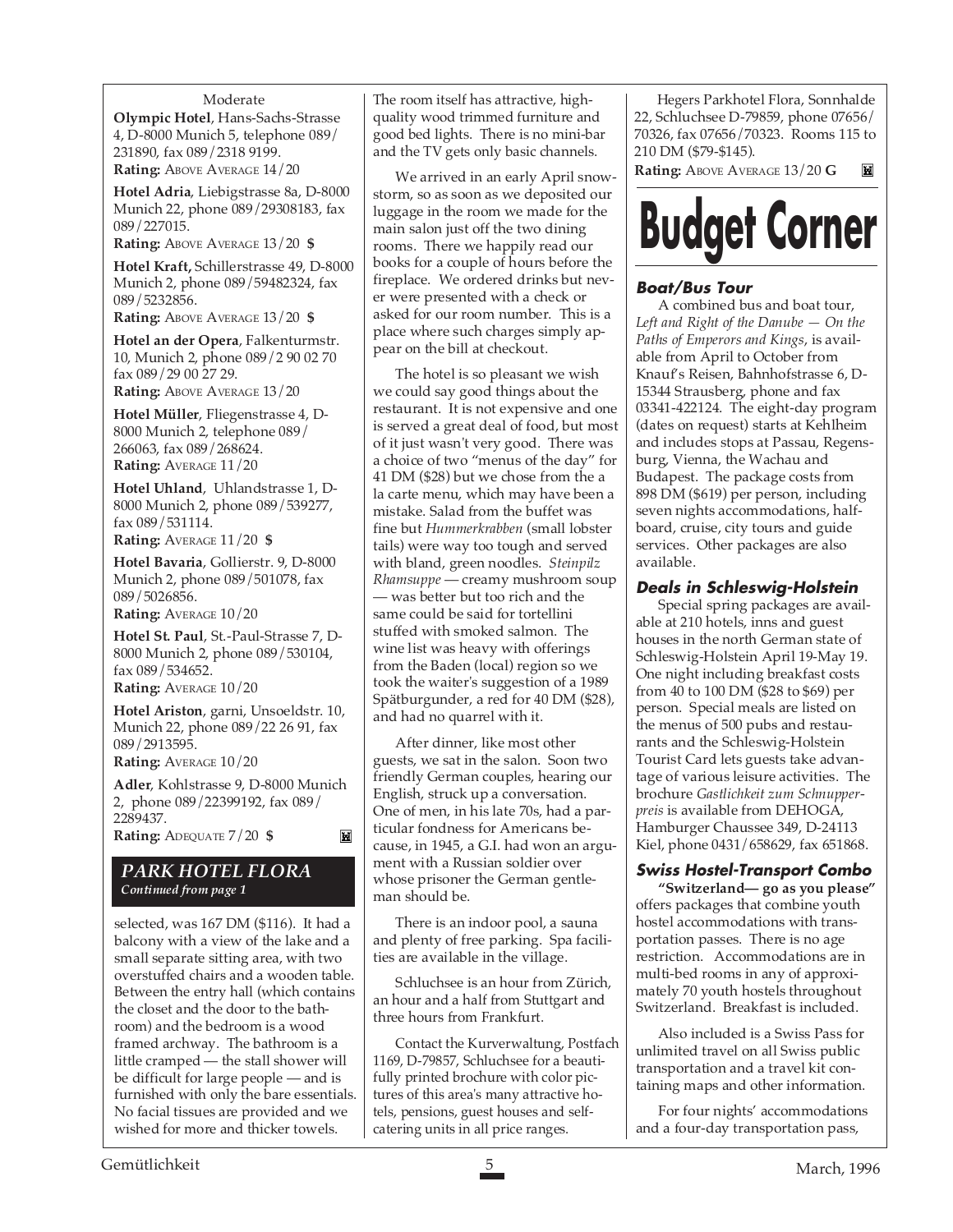#### *BUDGET CORNER Continued from page 5*

the price is \$289; eight nights' accommodation and an eight-day-pass is \$429; 15 days' accommodations and a 15-day transportation pass is \$616.

Contact Jugi Tours, Schaffhauserstr, 14, Postfach, CH-8042, Zürich, telephone 011-411 360-1400, fax O11- 411-360-1444.

#### **Hermitage Exhibit in Karlsruhe**

An exhibit from St. Petersburg's Hermitage entitled *The Good Life* is at the Prinz Max Palais in Karlsruhe April 13-July 14. In conjunction with the exhibit, the local tourist office offers weekend packages from 105 DM (\$72) per person. In addition to bed and breakfast, it includes entry to the exhibition and a voucher booklet good for numerous discounts. Contact: Verkehrsverein, Bahnhofplatz 6, D-76137 Karlsruhe, phone 0721/35530, fax 0721/355343.

#### **Homestays in Europe**

A Colorado-based company books short-term stays in English-speaking homes in several European countries, including Austria, Germany, Switzerland, Hungary, Poland and the Czech Republic. Prices for the "Budget Bed & Breakfast Homestay" begin at \$49 per night single and \$76 per night double, based on a minimum threenight stay. The "Full-Service Homestay," which includes a private room, daily breakfast and dinner, guides and interpreter services, costs \$99 per night single and \$179 per night double, based on a three-night minimum. Other services are also available. Contact **International Homestays**, Post Office Box 1754, Nederland CO 80466, phone 800-876-2048, (303-642- 3088 in Canada), fax 303-642-3365, E:mail: ash@igc.apc.org, Web Page: http://www.commerce.com homestays/.

#### **Bavarian Self-Catering**

The spa town of Bayersoien am See — about 20 miles north of Garmisch-Partenkirchen, on the road to Schongau — offers off-season, three-week apartment stays for two persons for from 840 DM (\$579). Contact: Kur-und Touristikinformation, Dorfstrasse 45, D-82435 Bayersoien am See, phone 08845/1890, fax 08845/9000. M



#### **World Skating Championships**

Over the years your fine travel letter has greatly inhanced our many trips to Europe. Our sincere thanks.

Now for a challenge. We wish to attend the 1997 World Figure Skating Championships In Lausanne — March 17-23, 1997.

1. Have you a suggestion for securing three "All Events" tickets? We simply have no idea how to begin.

2. A suggestion for lodging perhaps in the vineyards or between Lausanne and Lucerne. We greatly prefer small, cozy places to big expenisve spots like **Lausanne Palace**.

3. Do you know of any packages for this event?

Phil Good, Kewanee IL

*(Ed. Note: Ever-efficient Swiss Tourism in Los Angeles informs us as follows: Only "All Events" tickets are being sold. For side seats the price is 650 Sfr. [\$555]; for end seats 450 Sfr. [\$385] and for corner seats the cost is 300 Sfr. [\$256].*

*Contact Ms. Anne Schaller, Lausanne Tourist Office, 2 Av. de Rhodanie, P. O. Box 49, 1000 Lausanne 6, Switzerland, phone 011 41 21/716 73 21, fax 011 21/616 86 47.*

*Inquire to Ms. Schaller concerning package arrangements, event tickets and accommodations.*

*For lodgings we suggest the charming little Auburge de Chernex, in Chernex above Montreux, about a 20 minute drive from Lausanne (or use the excellent public transportation). The best double room rents for 160 Sfr. [\$137]. A less expensive alternative is to rent an apartment for the week [see page 2 under the heading "Swiss Rental Resource" .)*

#### **No Reply to Faxes**

After receiving no response from initial reservations inquiries via fax to **Pension Heim** in Seeg and **Hotel Der Weingarten** in Rimsting, I wrote follow-up letters. In them, I enclosed International Postal Response Coupons and offered to send traveller's checks to cover the room rate for the first day. This time I got immediate replies. (The postal response coupons were recommended by Frommer in his *Europe on Five Dollars a Day* books back in the 1960s — when my wife and I made our first trips to Europe. He suggested that some hotels, particularly those with modest rates, were sometimes reluctant to spend money on postage to respond to requests for reservations.)

While I wasn't too surprised that the proprieters of Pension Heim and Der Weingarten did not respond, since they are in remote areas and patronized primarily by Germans, I expected better results from big cities. Six weeks ago I wrote to **Hotel Wortz zur Weinsteige** in Stuttgart asking for a reservation. Since I haven't heard from them, I have written to **Hotel Unger**, where we stayed on our last trip to Germany 13 years ago. The Unger is a no-nonsense hostelry that caters to businessmen, but it is on a quiet street near the station and the room we had last time was clean and attractive. It doesn't have a lobby or a restaurant but they provided a good continental breakfast.

Robert F. Biehler, Chico CA

#### **Salzburg Favorites**

Having spent some time in Salzburg, Austria in 1955 as an Army lieutenant, I have returned many times looking for the "snows of yesteryears."

My wife and I have just returned from another winter wonderland vacation in Salzburg and I want to list a few dining favorites.

**St. Peter Stiftkeller**, Europe's oldest restaurant, dates back to 803 A. D. and has typical Austrian cuisine. Highly recommended is their specialty, "St. Peter's Fish," and the excellent *Weiner Schnitzel*.

The **Stadtkrug Hotel's** restaurant on Linzergasse dates back to 1302 A. D. and is located right across the bridge from "Old Town." Their specialty is grilled trout and the house red wine is *Wunderbar*!

Also located on Linzergasse #23 is a small pizzeria which serves great pizza and has a very appealing salad bar. We ate there twice this trip.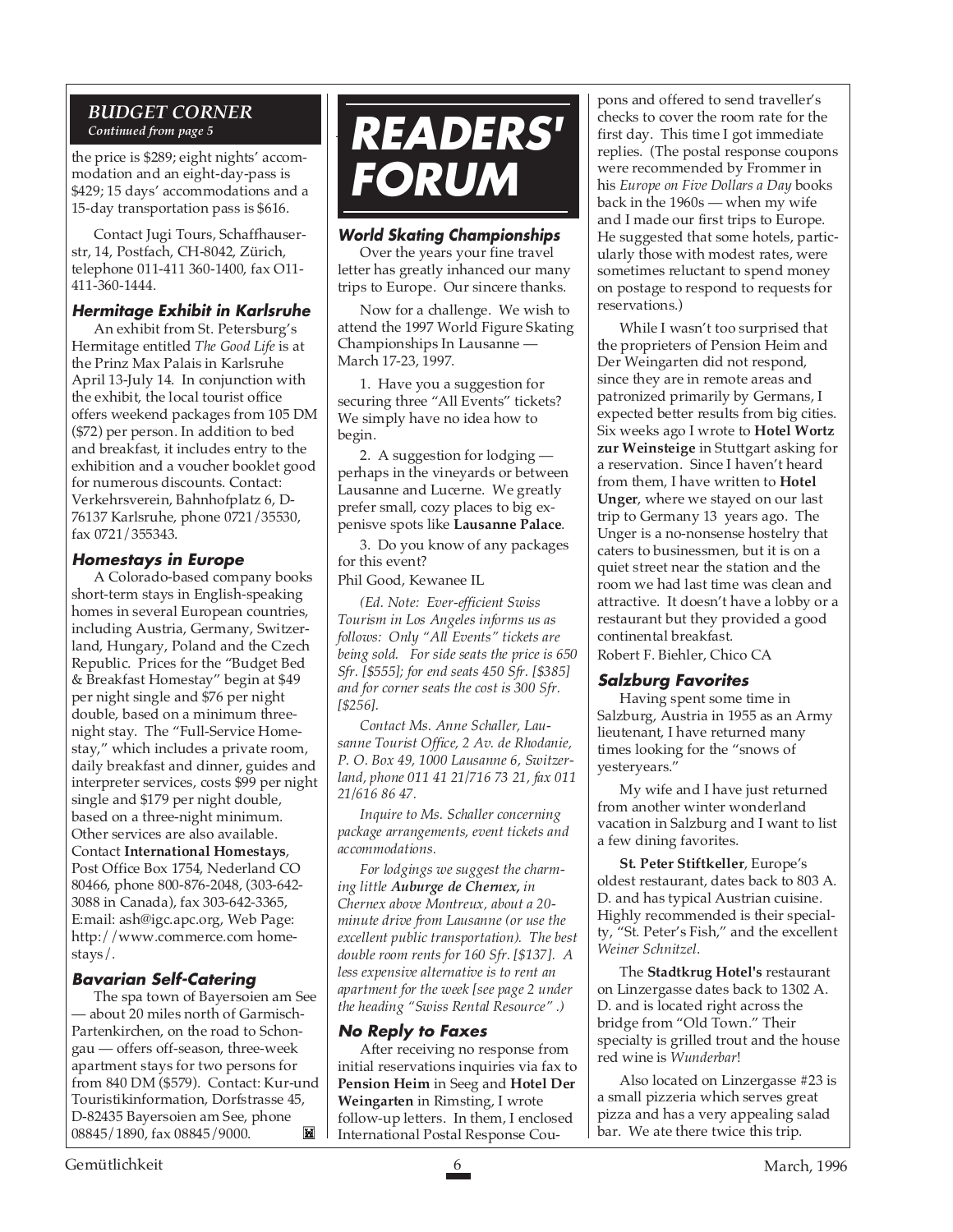If you have to have a hamburger, go to the very elegant **Hotel Österreichischer Hof** on the Salzach River and try their scrumtious 'Salzburger' for \$7.50.

Joe Lamendola, Baton Rouge, LA

## **E U R O P E TRAVEL BRIEFS**

#### **Summer Study in Austria**

The University of New Orleans' European Centre offers a summer educational program for adults at the University of Innsbruck, Austria, from June 29 - July 20, 1996.

The program offers both credit and noncredit classes. Among the scheduled courses is *German Opera from Mozart to Wagner* which takes advantage of the nearby Munich and Verona opera festivals. In addition to classroom lectures, participants will attend productions in both cities.

Credit earned is transferable to other universities. For more information and a detailed brochure, write The European Centre, University of New Orleans, Box 1097, New Orleans LA 70148 or call 504-286-7484 or 504- 286-7116.

#### **Walking Holidays**

**Wanderweg Holidays** offers numerous guided and self-guided walking and hiking itineraries in the Swiss and Austrian Alps. Land costs range from \$330 to \$1398 per person, per week.

One of their programs headquarters at Kitzbühel's four-star **Hotel Weisses Rossl.**

The 1996 price for seven nights/ eight days at the Rossl, with arrival any day of the week, is \$599 per person, including breakfast and dinner, based on double occupancy (\$739 for week of 17-24 August). The single traveller supplement is \$100, and the extra charge for a suite is \$80 per person.

Guests are invited to join Englishspeaking guides provided by the Kitzbühel Tourist Office who lead hikes and walks beginning at 9:00 a.m. each morning, Monday through Friday from mid-May to mid-October.

Contact: Wanderweg Holidays, phone 800-270-ALPS, fax 609-321-1040.

#### **Michelin Notes Cheap Eats**

• One of the many handy features of *MIchelin Red Guides* is their notation of inexpensive restaurants. Using a black diamond symbol, this year's Germany guide notes more than 1,200 establishments as offering a full meal for less than 25 DM (\$17).The Switzerland guide designates nearly 900 restaurants (or hotel with restaurant) with complete meals for less than 20 Sfr. (\$17). *The 1996 Germany Red Guide to Germany* lists a total of 8,598 hotels and 2,018 restaurants. The new *Switzerland Red Guide* lists 1,233 hotels and 864 restaurants.

Michelin says don't be fooled by "Deutschland" or "Suisse" titles. Each guide's table of contents is in several languages, interpreting the many internationally recognized symbols that explain each entry. No matter what your language, these symbols provide a complete picture of what each establishment offers.

#### **For Grandmas & Grandpas**

Do you dream of showing the grandkids a real Swiss chocolate factory, the woodcarving school at Brienz, Lucerne's wonderful Swiss Transport Museum or the Olympic Museum in Lausanne? Provided you're a wellheeled grandparent, a Maryland company called **Grandtravel**, which guides grandparents and their grandchildren on tours of Switzerland, may be what you're looking for.

The rather grandiose language of the Grandtravel press release says the tours "have been developed by a team of teachers, psychologists, leisure counselors and educators, giving special attention to current interests, historical sites and natural attractions. Pre-departure counseling is available from Grandtravel to help grandparents and grandchildren understand each other's needs."

Cost per person, double occupancy, for the 13-day tour is \$4,450 per adult, \$4,415 per child but does not include airfare. Rates for a third person in a room are \$4,320 and \$4,285. Prices cover accommodations with private bath; breakfast, dinner and snacks daily, and a picnic lunch; transportation; the services of a professional tour guide; a Grandtravel escort throughout; and all service charges and hotel taxes. A July 22 departure has been scheduled for children seven to 11; August 5 for those from 12 to 17.

Contact Grandtravel, 6900 Wisconsin Av, # 706, Chevy Chase, MD 20815, phone, 800-247-7651, 301-986-0790.

#### **Kids Cruise Free**

**KD River Cruises** of Europe has introduced a new family policy whereby children under 14, accompanied by an adult, travel free on its Rhine, Danube and the Elbe cruises during July and August.

Contact: KD River Cruises of Europe, 2500 Westchester Ave., Purchase NY 10577, phone 914-696-3600 or 800- 346-6525 from the eastern U.S.; and 323 Geary St., San Francisco CA 94102, telephone 415-392-8817 or 800-858- 8587 from the west, including Texas, Alaska and Hawaii.

#### **Lech Summer Packages**

Lech, in Austria's Arlberg, offers summer theme packages. One package allows visitors to choose from a variety of guided walks and hikes. The per person price for seven nights hotel plus breakfast and dinner is 3,905 AS (\$379); Seven nights bed and breakfast is 2,120 AS (\$206). Substantial discounts are offered for children.

Tennis weeks with professional instruction begin on July 13, August 10 and August 31. The program includes five, 90-minute training sessions, choice of indoor or outdoor court and seven nights in a three-star hotel, including breakfast and dinner, for 5,705 AS (\$554) per person.

Contact: Tourist Office Lech, A-6764 Lech, phone 05583/2161-0, fax 05583/3155.

#### **German, Swiss Hotel Deals**

In 1966, Germany's 150 **Ring Hotels** and Switzerland's 25 **Idyll Hotels** offer accommodations for guaranteed dollar rates of \$85 single and \$65 per person double, including all taxes, service and buffet breakfast.

To book a room or obtain a free brochure containing information about each hotel contact Boldt International, 3123 Deep Canyon Dr., Beverly Hills CA 90213, phone 800-558-6850, fax 414-241-6379. M